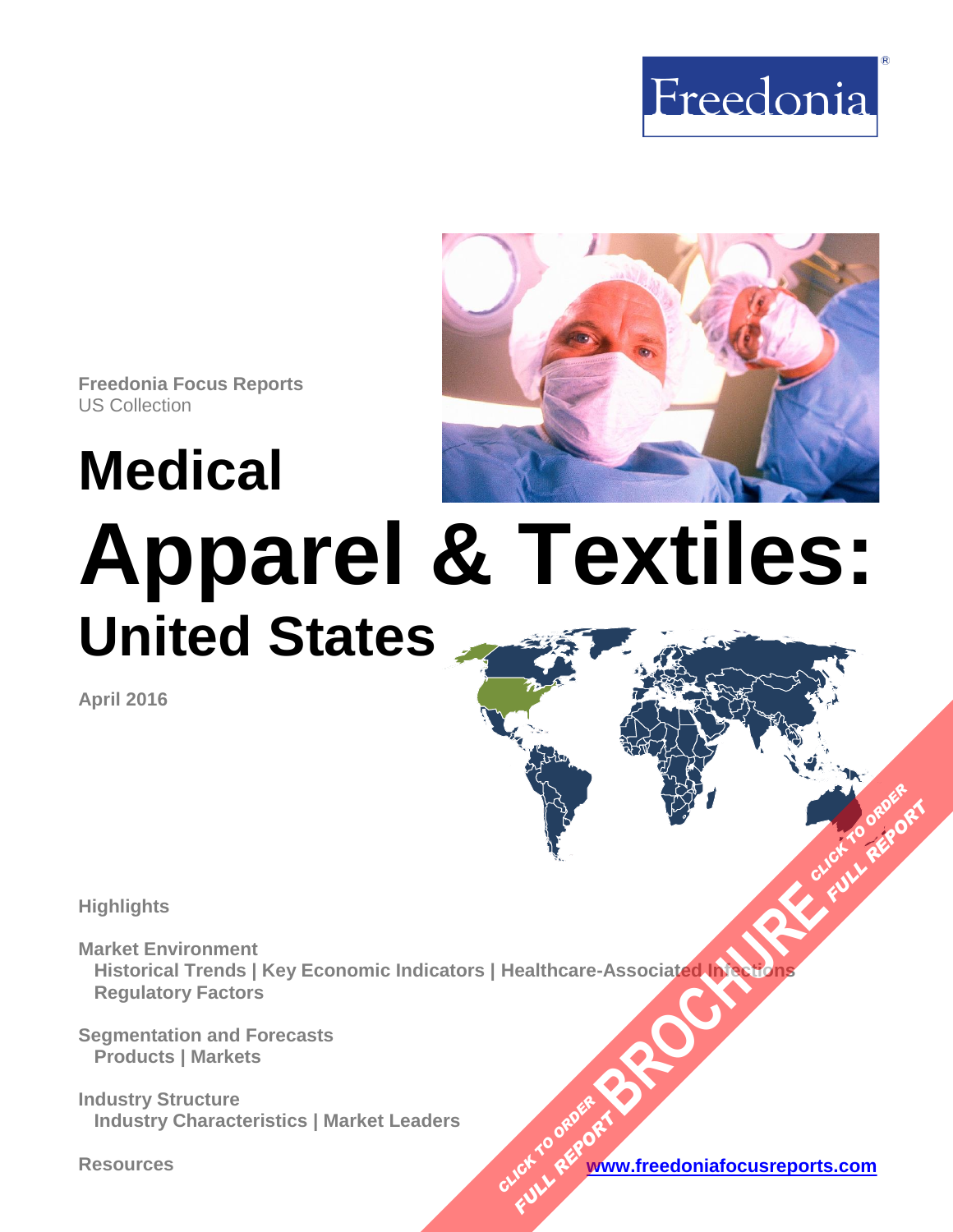# **Table of Contents**

| 1. Highlights                           | 4              |
|-----------------------------------------|----------------|
| 2. Market Environment                   | 5              |
| <b>Historical Trends</b>                | 5              |
| Key Economic Indicators                 | $\overline{7}$ |
| <b>Healthcare-Associated Infections</b> | 8              |
| <b>Regulatory Factors</b>               | 9              |
| 3. Segmentation & Forecasts             | 10             |
| Products                                | 10             |
| <b>Medical &amp; Laboratory Gloves</b>  | 11             |
| <b>Surgical Drapes</b>                  | 12             |
| <b>Surgical Gowns</b>                   | 13             |
| <b>Patient Gowns</b>                    | 14             |
| Surgical & Staff Face Masks             | 15             |
| <b>Other Products</b>                   | 16             |
| Markets                                 | 18             |
| Hospitals                               | 19             |
| <b>Outpatient Facilities</b>            | 19             |
| Physicians' Offices                     | 20             |
| <b>Other Markets</b>                    | 20             |
| 4. Industry Structure                   | 22             |
| <b>Industry Characteristics</b>         | 22             |
| <b>Market Leaders</b>                   | 23             |
| Ansell                                  | 24             |
| <b>Cantel Medical Corporation</b>       | 24             |
| <b>Cardinal Health</b>                  | 25             |
| Ecolab                                  | 25             |
| <b>Halyard Health</b>                   | 25             |
| <b>Medline Industries</b>               | 26             |
| Mölnlycke Health Care                   | 26             |
| Semperit                                | 26             |
| <b>3M Company</b>                       | 26             |
| 5. About This Report                    | 28             |
| Scope & Method                          | 28             |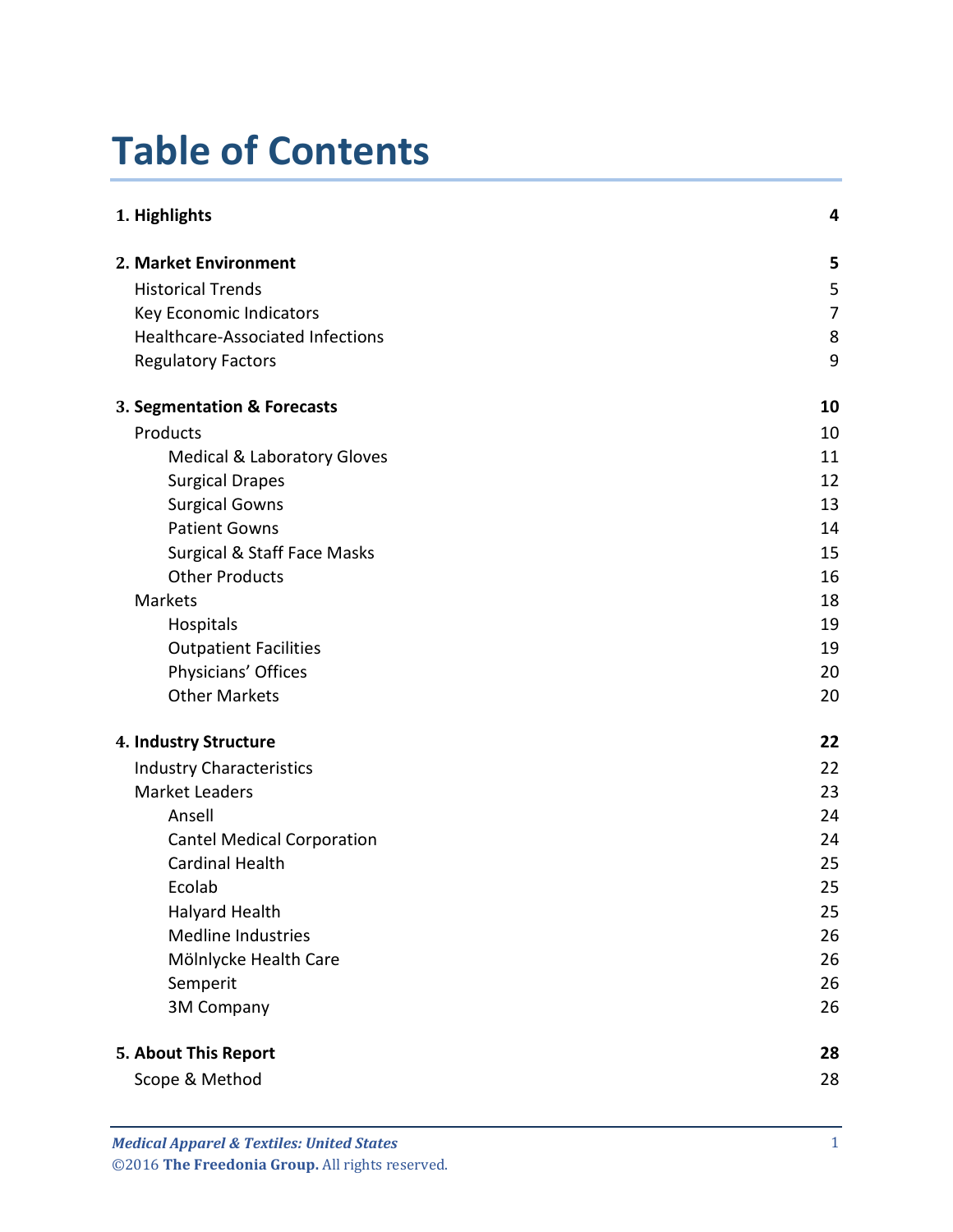| <b>Table of Contents</b> | (continued) |
|--------------------------|-------------|
| Sources                  | 29          |
| <b>Industry Codes</b>    | 29          |
| Resources                | 30          |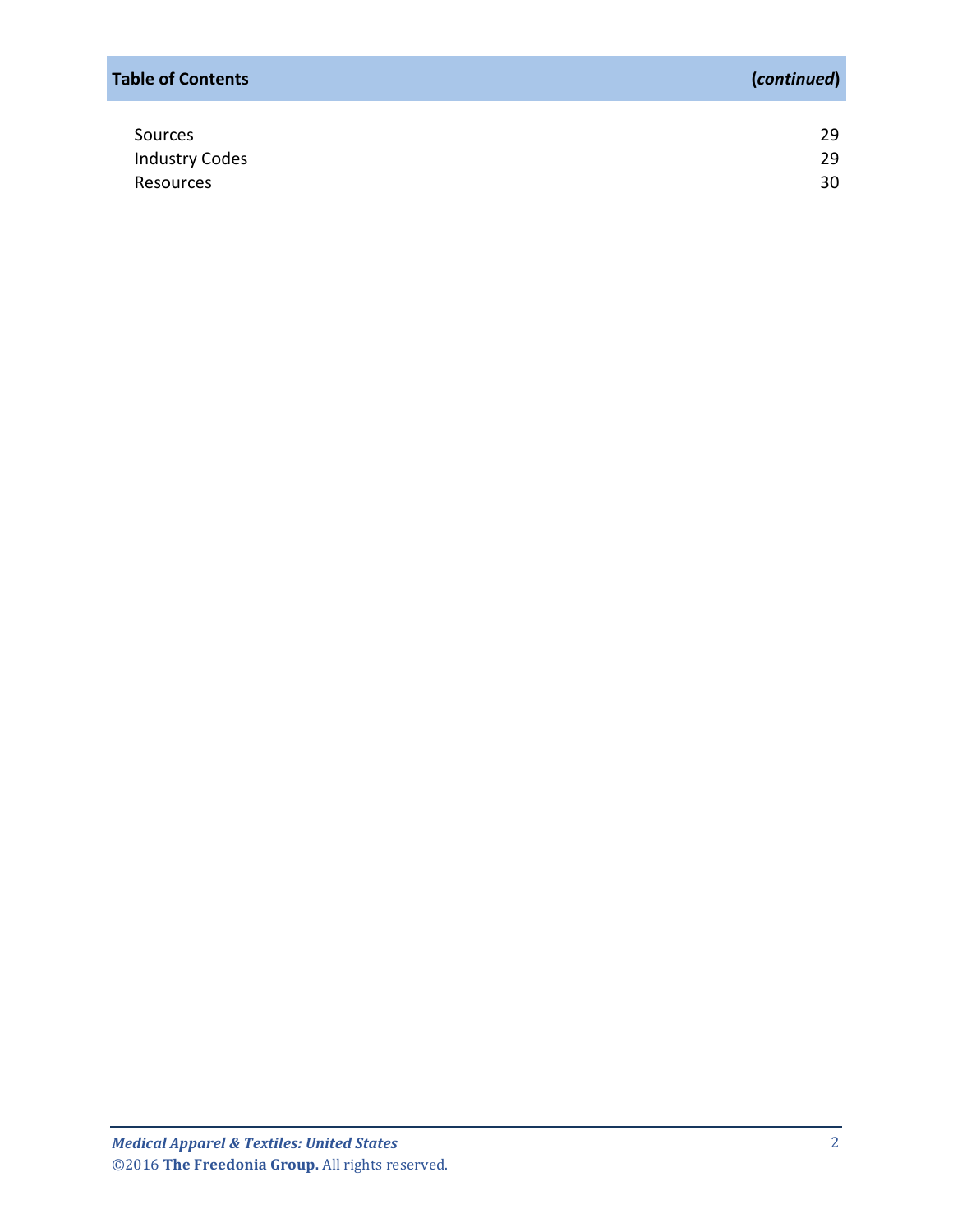# **List of Tables & Figures**

| Figure 1   US Medical Apparel & Textile Demand Trends; 2005, 2010, 2015             | 6  |
|-------------------------------------------------------------------------------------|----|
| Table 1   Key Indicators for US Medical Apparel & Textile Demand; 2005, 2010, 2015, |    |
| 2020                                                                                | 7  |
| Figure 2   US Number of HAIs, 2015                                                  | 8  |
| Figure 3   US Medical Apparel & Textile Demand by Product; 2005, 2010, 2015, 2020   |    |
| $(US$)$ mil)                                                                        | 10 |
| Table 2   US Medical Apparel & Textile Demand by Product; 2005, 2010, 2015, 2020    |    |
| $(US$)$ mil)                                                                        | 10 |
| Figure 4   US Medical Apparel & Textile Demand by Product Share; 2005, 2010, 2015,  |    |
| 2020 (%)                                                                            | 17 |
| Figure 5   US Medical Apparel & Textile Demand by Market; 2005, 2010, 2015, 2020    |    |
| $(US$)$ mil)                                                                        | 18 |
| Table 3   US Medical Apparel & Textile Demand by Market; 2005, 2010, 2015, 2020     |    |
| $(US$)$ mil)                                                                        | 18 |
| Figure 6   US Medical Apparel & Textile Demand by Market Share; 2005, 2010, 2015,   |    |
| 2020 (%)                                                                            | 21 |
| Table 4   Leading Suppliers to the US Medical Apparel & Textile Market by Principal |    |
| <b>Product Lines</b>                                                                | 24 |
| Table 5   Industry Codes Related to Medical Apparel & Textiles                      | 29 |
|                                                                                     |    |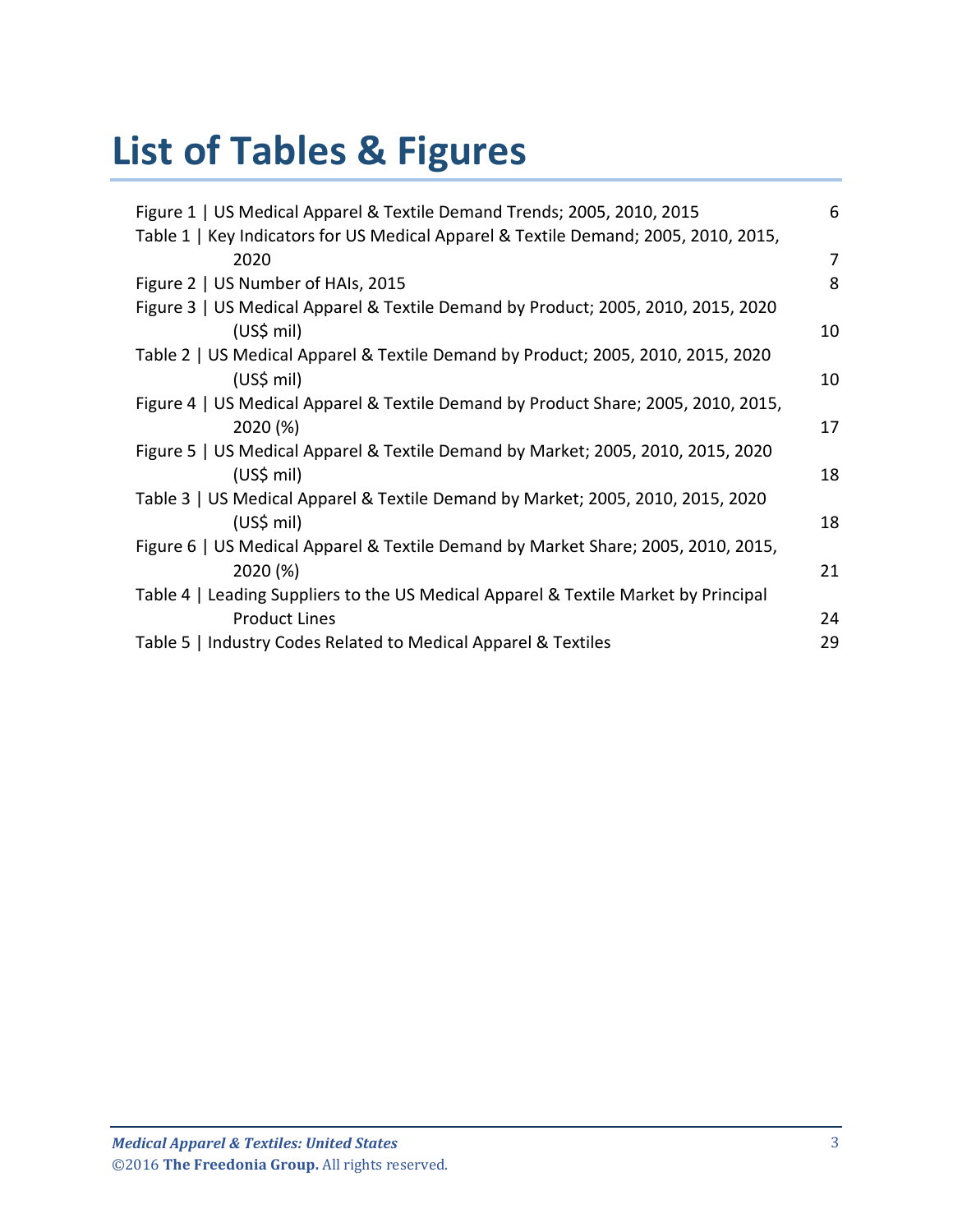# <span id="page-4-0"></span>**About This Report**

## <span id="page-4-1"></span>**Scope & Method**

This report forecasts US medical apparel and textile demand in US dollars at the manufacturers' level to 2020. Total demand is segmented by product in terms of:

- medical and laboratory gloves
- surgical drapes
- surgical gowns
- patient gowns
- surgical and staff face masks
- other products such as disposable staff apparel, disposable towels and bedding, and surgical headwear.

Total demand is also segmented by market as follows:

- hospitals
- outpatient facilities
- physicians' offices
- other markets such as dental offices, life sciences, and nursing homes.

To illustrate historical trends, total demand and the various segments are reported at fiveyear intervals for 2005, 2010, and 2015. Total demand for infection prevention products and services is provided in an annual series from 2005 to 2015.

This report quantifies trends in various measures of growth and volatility. Growth (or decline) expressed as an average annual growth rate (AAGR) is the least squares growth rate, which takes into account all available datapoints over a period. The volatility of datapoints around a least squares growth trend over time is expressed via the coefficient of determination, or  $r^2$ . The most stable data series relative to the trend carries an  $r^2$  value of 1.0; the most volatile – 0.0. Growth calculated as a compound annual growth rate (CAGR) employs, by definition, only the first and last datapoints over a period. The CAGR is used to describe forecast growth, defined as the expected trend beginning in the base year and ending in the forecast year. Readers are encouraged to consider historical volatility when assessing particular annual values along the forecast trend, including in the forecast year.

Key macroeconomic indicators are also provided with quantified trends. Other various topics, including profiles of pertinent leading suppliers, are covered in this report. A full outline of report items by page is available in the Table of Contents.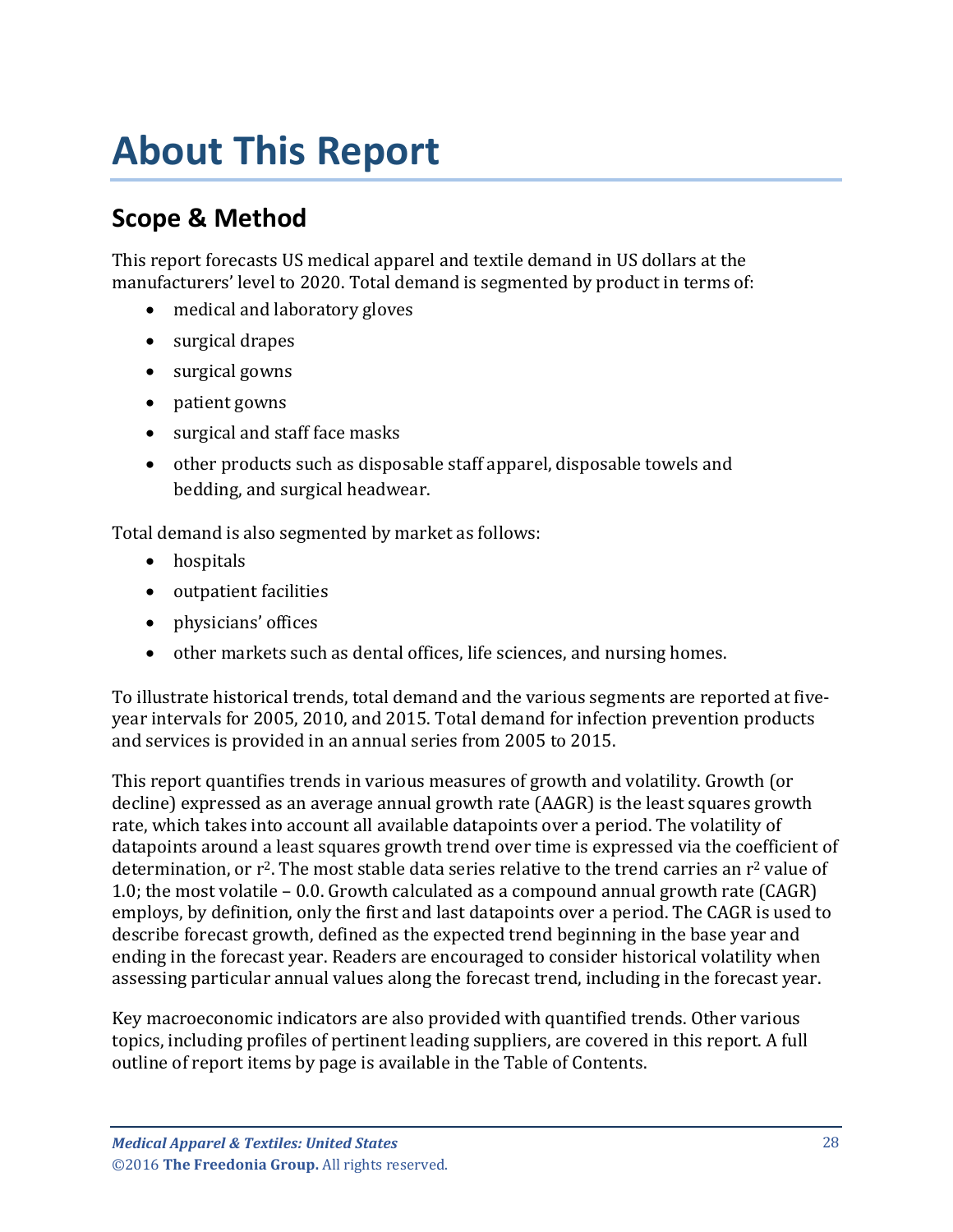## <span id="page-5-0"></span>**Sources**

*Medical Apparel & Textiles: United States* (FF40072) is based on *[Infection Prevention](http://www.freedoniagroup.com/DocumentDetails.aspx?ReferrerId=FL-FOCUS&studyid=3403)  [Products & Services,](http://www.freedoniagroup.com/DocumentDetails.aspx?ReferrerId=FL-FOCUS&studyid=3403)* a comprehensive industry study published by The Freedonia Group. Reported findings represent the synthesis and analysis of data from various primary, secondary, macroeconomic, and demographic sources including:

- firms participating in the industry, and their suppliers and customers
- government/public agencies
- national, regional, and international non-governmental organizations
- trade associations and their publications
- the business and trade press
- indicator forecasts by The Freedonia Group
- the findings of other reports and studies by The Freedonia Group.

Specific sources and additional resources are listed in the Resources section of this publication for reference and to facilitate further research.

## <span id="page-5-1"></span>**Industry Codes**

<span id="page-5-2"></span>

| Table 5   Industry Codes Related to Medical Apparel & Textiles |                                      |            |                                                                   |  |  |
|----------------------------------------------------------------|--------------------------------------|------------|-------------------------------------------------------------------|--|--|
| <b>NAICS/SCIAN 2007</b>                                        |                                      | <b>SIC</b> |                                                                   |  |  |
| <b>North American Industry Classification System</b>           |                                      |            | <b>Standard Industry Codes</b>                                    |  |  |
| 325612                                                         | Polish and Other Sanitation Good Mfg | 2842       | Specialty Cleaning, Polishing, and Sanitation<br>Preparations     |  |  |
| 339113                                                         | Surgical Appliance & Supplies Mfg    | 3842       | Orthopedic, Prosthetic & Surgical Appliances &<br><b>Supplies</b> |  |  |
| 562112                                                         | <b>Hazardous Waste Collection</b>    | 4212       | Local Trucking Without Storage                                    |  |  |
|                                                                |                                      |            |                                                                   |  |  |

Source: US Census Bureau

# **Copyright & Licensing**

The full report is protected by copyright laws of the United States of America and international treaties. The entire contents of the publication are copyrighted by The Freedonia Group.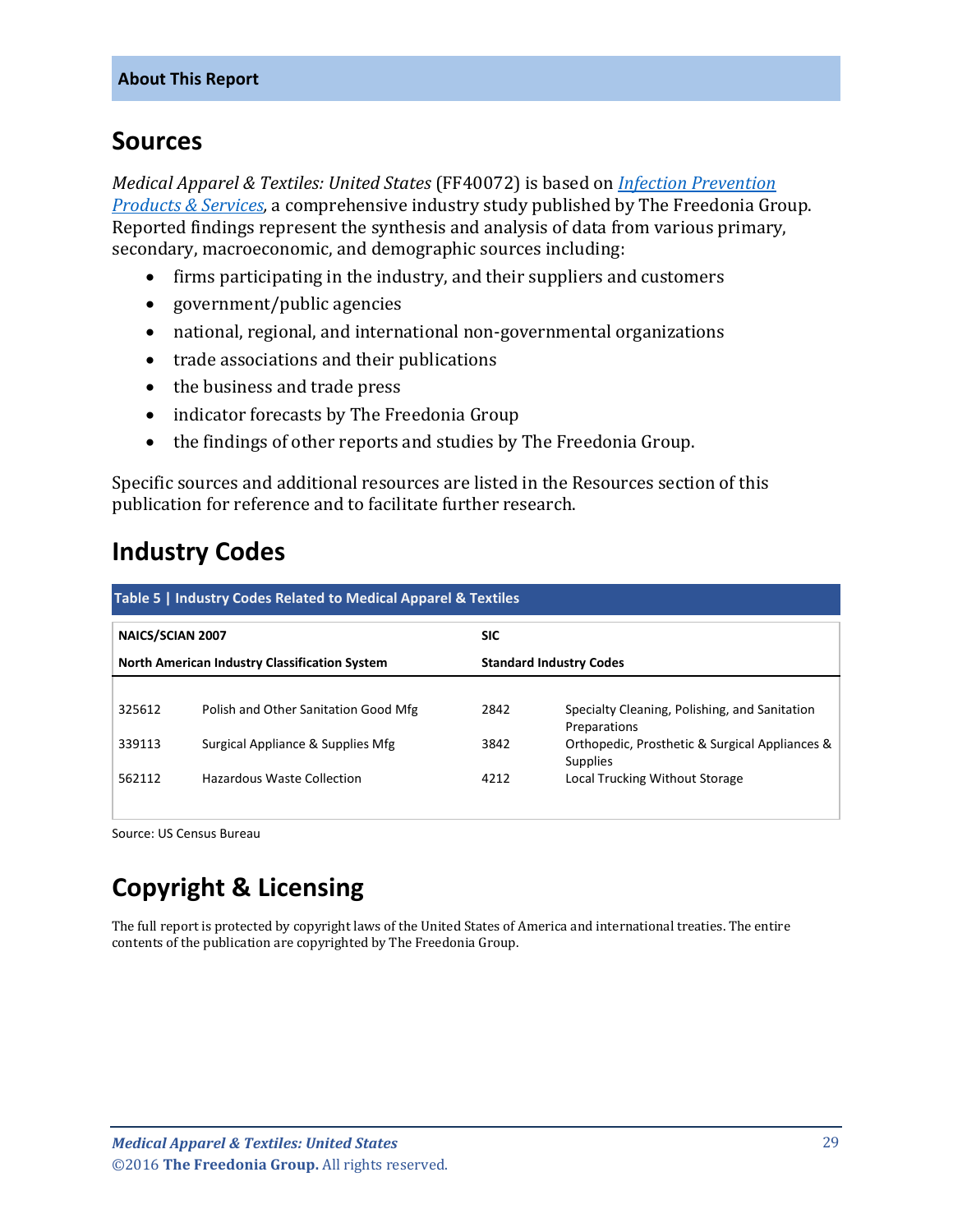### <span id="page-6-0"></span>**Resources**

#### **The Freedonia Group**

 *[Infection Prevention Products & Services,](http://www.freedoniagroup.com/DocumentDetails.aspx?ReferrerId=FL-FOCUS&studyid=3403)* April 2016 **[Freedonia Industry Studies](http://www.freedoniagroup.com/Home.aspx?ReferrerId=FL-Focus)**  *[Medical Implants in the US,](http://www.freedoniagroup.com/DocumentDetails.aspx?ReferrerId=FL-FOCUS&studyid=3465)* November 2016  *[World Medical Disposables,](http://www.freedoniagroup.com/DocumentDetails.aspx?ReferrerId=FL-FOCUS&studyid=3446)* August 2016  *[In Vitro Diagnostic \(IVD\) Packaging,](http://www.freedoniagroup.com/DocumentDetails.aspx?ReferrerId=FL-FOCUS&studyid=3421)* June 2016  *[Disposable Medical Supplies,](http://www.freedoniagroup.com/DocumentDetails.aspx?ReferrerId=FL-FOCUS&studyid=3378)* February 2016  *[Dental Products & Materials,](http://www.freedoniagroup.com/DocumentDetails.aspx?ReferrerId=FL-FOCUS&studyid=3359)* January 2016  *[Drug Delivery Products,](http://www.freedoniagroup.com/DocumentDetails.aspx?ReferrerId=FL-FOCUS&studyid=3354)* December 2015 *[Medical Imaging Products](http://www.freedoniagroup.com/DocumentDetails.aspx?ReferrerId=FL-FOCUS&studyid=3315)*, September 2015 **[Freedonia Focus Reports](https://www.freedoniafocusreports.com/redirect.asp?progid=89534&url=/)**  *[Disposable Medical Supplies: United States](https://www.freedoniafocusreports.com/Disposable-Medical-Supplies-United-States-9968666/) [Healthcare Insurance: United States](https://www.freedoniafocusreports.com/Healthcare-Insurance-United-States-8983284/) [Healthcare: United States](https://www.freedoniafocusreports.com/Healthcare-United-States-9513084/) [Infection Prevention Products & Services: United States](https://www.freedoniafocusreports.com/Infection-Prevention-Products-Services-United-States-10048187/) [Medical Equipment & Supplies: United States](https://www.freedoniafocusreports.com/Medical-Equipment-Supplies-United-States-9864009/) [Medical Imaging Products: United States](https://www.freedoniafocusreports.com/Medical-Imaging-Products-United-States-9402419/) [Pharmaceuticals: United States](https://www.freedoniafocusreports.com/Pharmaceuticals-United-States-10048193/) [World Electronic Medical Records](https://www.freedoniafocusreports.com/World-Electronic-Medical-Records-10423194/) [World Medical Devices](https://www.freedoniafocusreports.com/World-Medical-Devices-10335318/) [World Medical Disposables](https://www.freedoniafocusreports.com/World-Medical-Disposables-10335312/) [World Needle-Free Drug Delivery Systems](https://www.freedoniafocusreports.com/World-Needle-Free-Drug-Delivery-Systems-10335315/) [World Vaccines](https://www.freedoniafocusreports.com/World-Vaccines-10423188/)* **[Freedonia Custom Research](http://www.freedoniagroup.com/CustomResearch.aspx?ReferrerId=FL-Focus)**

#### **Trade Publications**

*American Journal of Infection Control Drug Development & Delivery FierceMedicalDevices Infection Control Today Medical Design Technology Medical Device & Diagnostic Industry Medical Product Manufacturing News Pharmaceutical Technology Qmed Daily*